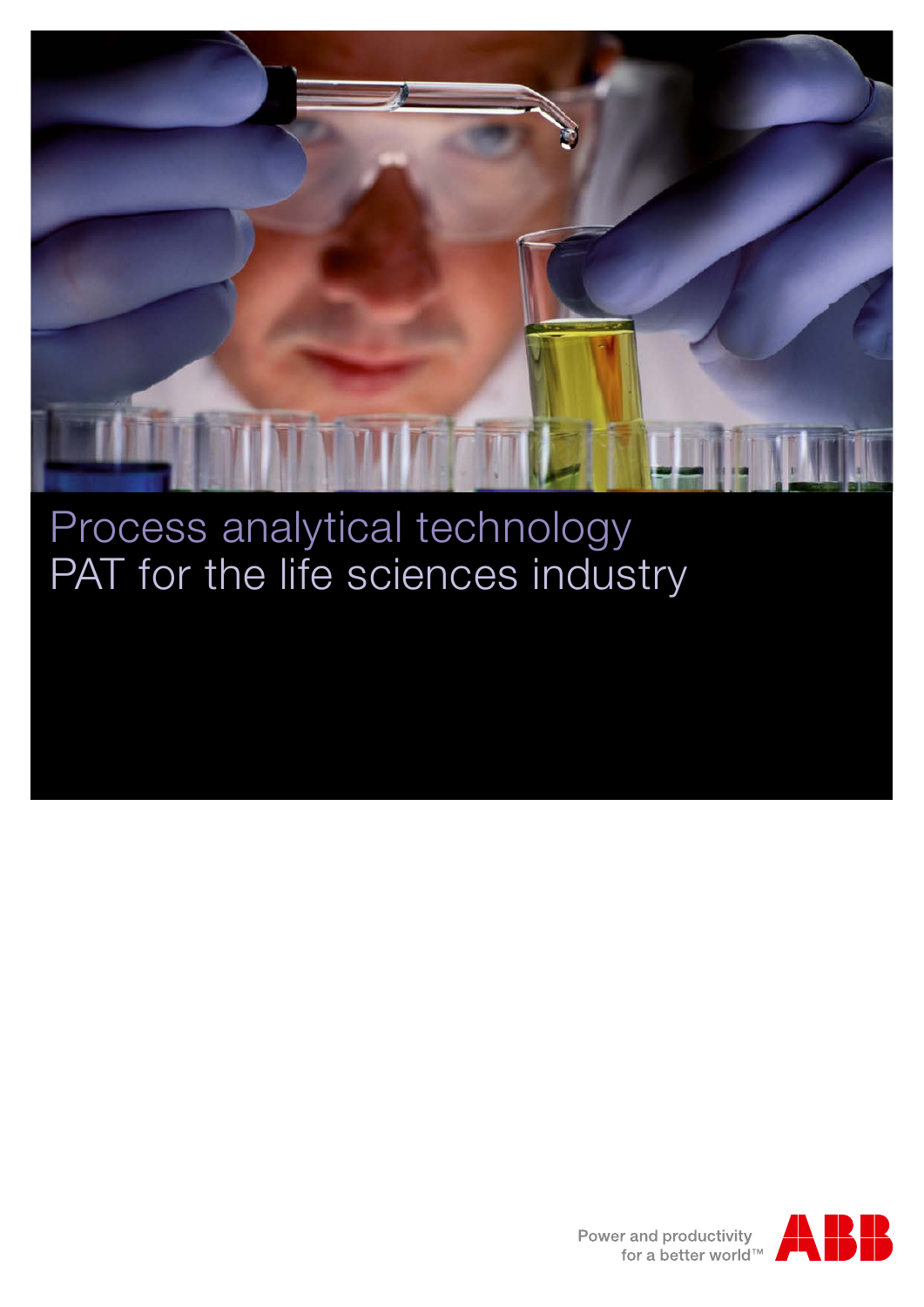## PAT for life sciences

A quality by design (QbD) approach using process analytical technology (PAT) requires more than a collection of analyzers and models. It requires people who understand the life sciences industry in order to gain tangible benefits from the data and the right products to allow data to be captured, processed and stored in a regulatory compliant manner — plus lifecycle support to enhance the benefits of the capital invested. We at ABB have the expertise, the solutions and the support that your business requires.

#### The benefits of PAT with ABB's analyzer device integration (ADI)

ADI integrates with your manufacturing operations environment so the right data is in the right place at the right time to facilitate intelligent manufacturing decision making. This avoids the production inefficiency and unnecessary cost that can result from the delays in responding to process disturbances when using offline quality assurance tests.

Our PAT solutions give you the ability to use a wide range of process analyzers in conjunction with integrated chemometric prediction and model building tools to provide an online, inline or at-line quality measurement in close to real time. The consolidation of different analyzers into a single platform by following the OPC analyzer device integration standard provides a common way of working with different analyzer vendors. This, combined with our model data export tool, significantly reduces time-consuming activities such as analyzer integration and data synchronization.

Our analyzer device integration (ADI) platform is both open and secure, enabling tight integration with our 800xA integrated control system or with other third party control systems. This provides direct feedback to the manufacturing process, which can lead to earlier identification of product variations, allowing corrective action to be taken sooner and leading to less waste.

Dedicated workflows can be configured to control operator interaction when taking at-line measurements or for taking "grab samples" for verification purposes. Spectral, predicted and metadata can be stored online together with offline lab sample data. This provides both a data-rich historical record and a data source that furthers process understanding and enables future model development. Our ADI platform facilitates "right first time" decision making, reduces inefficient work cycles and enables regularity compliance. ADI delivers the right data to the right people at the right time helping to reduce product variation, reduce cycle time and allow realtime release.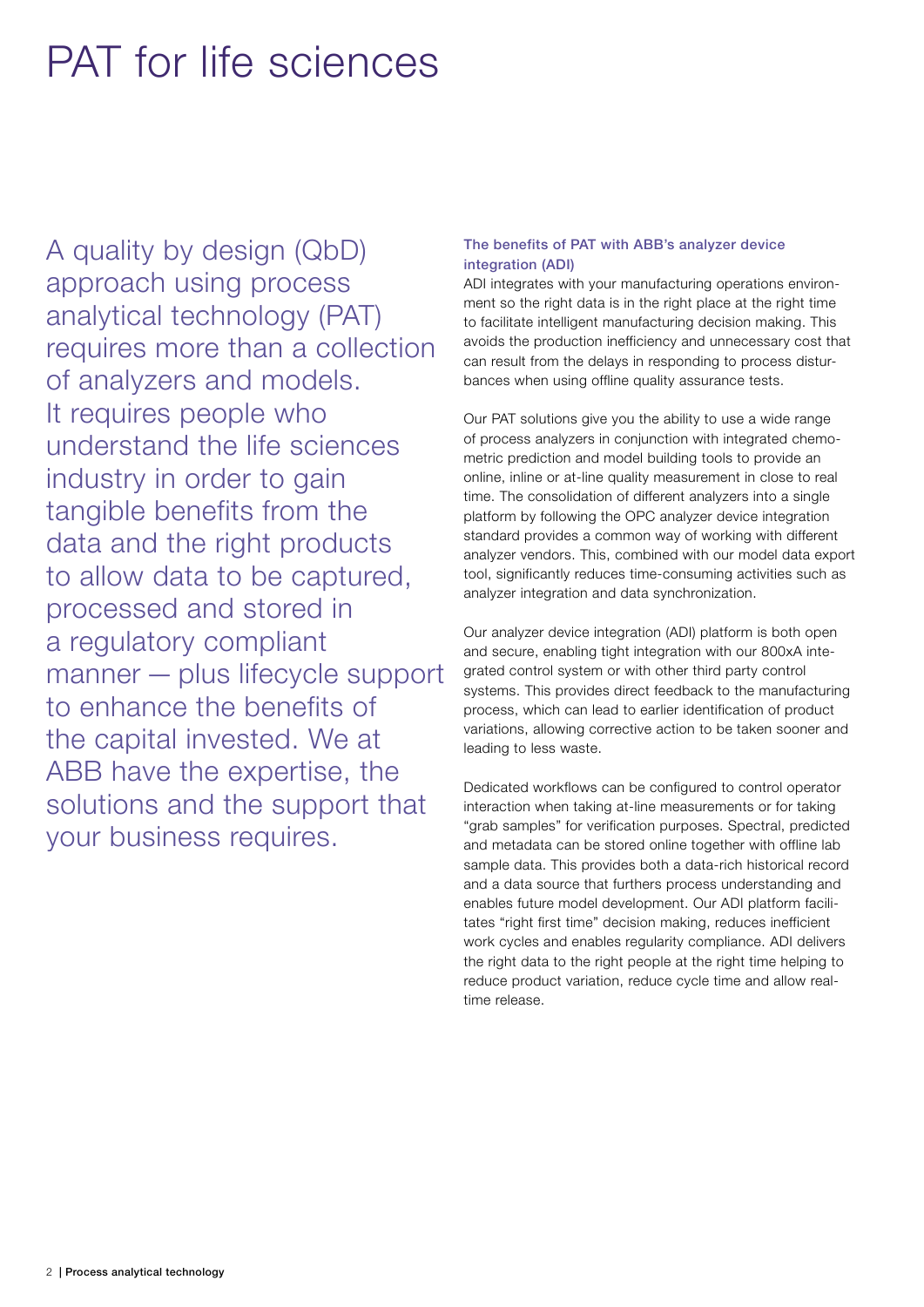

ABB's integrated PAT solution

#### Instant payback with QbD

The immediate benefits of QbD for the manufacturer are more predictable scale-up effects, the ability to bring new production sites on-line faster and to understand and avoid manufacturing failures. In addition, manufacturers who implement a risk-based quality management approach (ICH Q9) and an appropriate quality management system (ICH Q10) can expect further benefits from:

- Effective quality processes where the level of effort, formality and documentation is proportional to risk
- Process validation based on a product life-cycle approach
- Efficient manufacturing optimized through continuous improvement
- Reduction in end-product testing and realization of realtime release

### "We will not release any new products unless they are using PAT."

Global Pharmaceutical Company IFPAC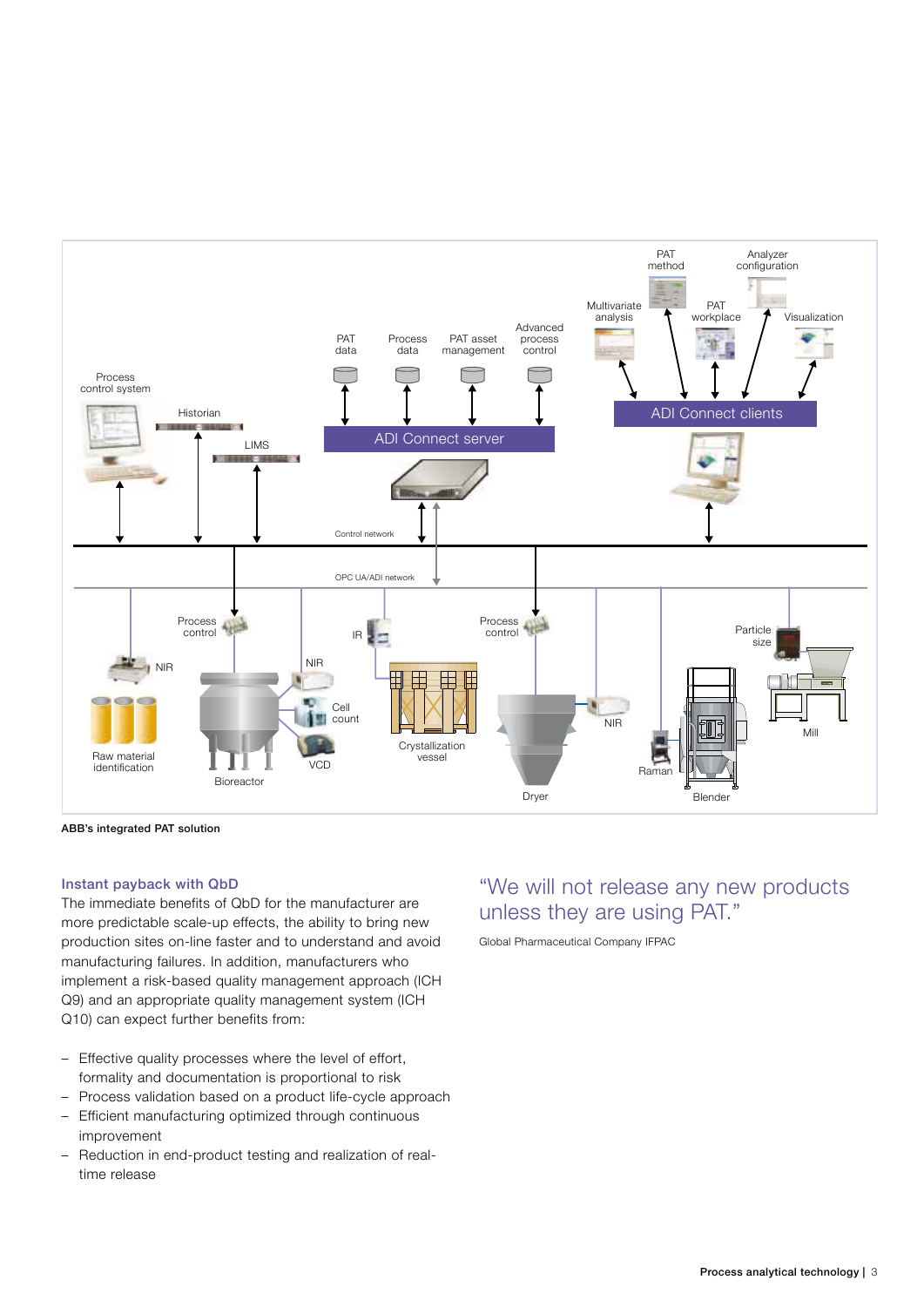### ABB's comprehensive and extendable solution

Our solutions for PAT and automation, based on our System 800xA, are applicable to the complete product lifecycle — from development, through scale-up to manufacturing. We provide an integrated environment for ease of engineering, data and process visualization, data management, multivariate advanced statistical process control and enterprise connectivity. Interoperability with analyzers is assured by a common configurator and industry standard analyzer interfaces.

#### Seamless scalability from development to manufacturing

The ABB solution for PAT integrates analytical and automation products in a flexible and scalable platform. It provides a single configuration for multi-vendor analytical instrumentation, data acquisition and central storage of all analyzer and process related data.

#### Data management, visualization and advanced control

The PAT data management and control platform allows users to manage analyzer control parameters, store analyzer data and perform multivariate data analysis for process monitoring and process control.

#### Integrated quality management system

The PAT data management and control platform also meets all regulatory requirements. It allows users to implement QbD and continuous manufacturing approaches as defined by FDA, EMA regulatory agencies.

#### Enterprise connectivity and productivity tools

Our manufacturing execution system (MES) bridges the vertical integration gap between business and manufacturing systems, delivering significant new opportunities to increase productivity.

Our SmartClient provides intelligent data access and viewing functions to assist all levels of personnel in making quick, informed decisions and taking the appropriate action, thereby improving performance.

Enterprise connectivity solutions (ECS) and SmartClient reduce the total cost of ownership (TCO) for integration of ERP and plant systems by using a standard product for all vertical integrations, rather than a custom developed, pointto-point solution.

#### Integrated data management system

Integrated data management is a critical issue when the analytical model is being used to control a process in real time or for real-time release.

Data systems have typically grown as islands in R&D manufacturing, filling a specific niche for which they were designed. Companies hold a significant amount of 'forgotten' data about their existing products in disparate systems such as LIMS, ERP, EBR and MES but also in proprietary IT solutions. Looking to the future it is critical to the success of QbD and the concept of continuous improvement to be able to access all data linked to a particular product and process to identify the root causes of product and process performance deviations.

Questions to be answered include what data to store, in what format, where, what metadata (data, time, etc.) is required and how the data is retrieved and/or archived.

A single integrated data platform like System 800xA and ADI Connect simplifies all the above operations and make the interfacing with all third-party systems easier. Information management tools make all related data sets visible, enable closing the loop with the process and manage the critical quality data for each cGMP production.

"An independent evaluation convinced us that the ABB 800xA is the most advanced and versatile control system in the market today. This system integrates process control, manufacturing automation, and data management into an intuitive and facile common platform."

Biomanufacturing Training and Education Center, Raleigh, North Carolina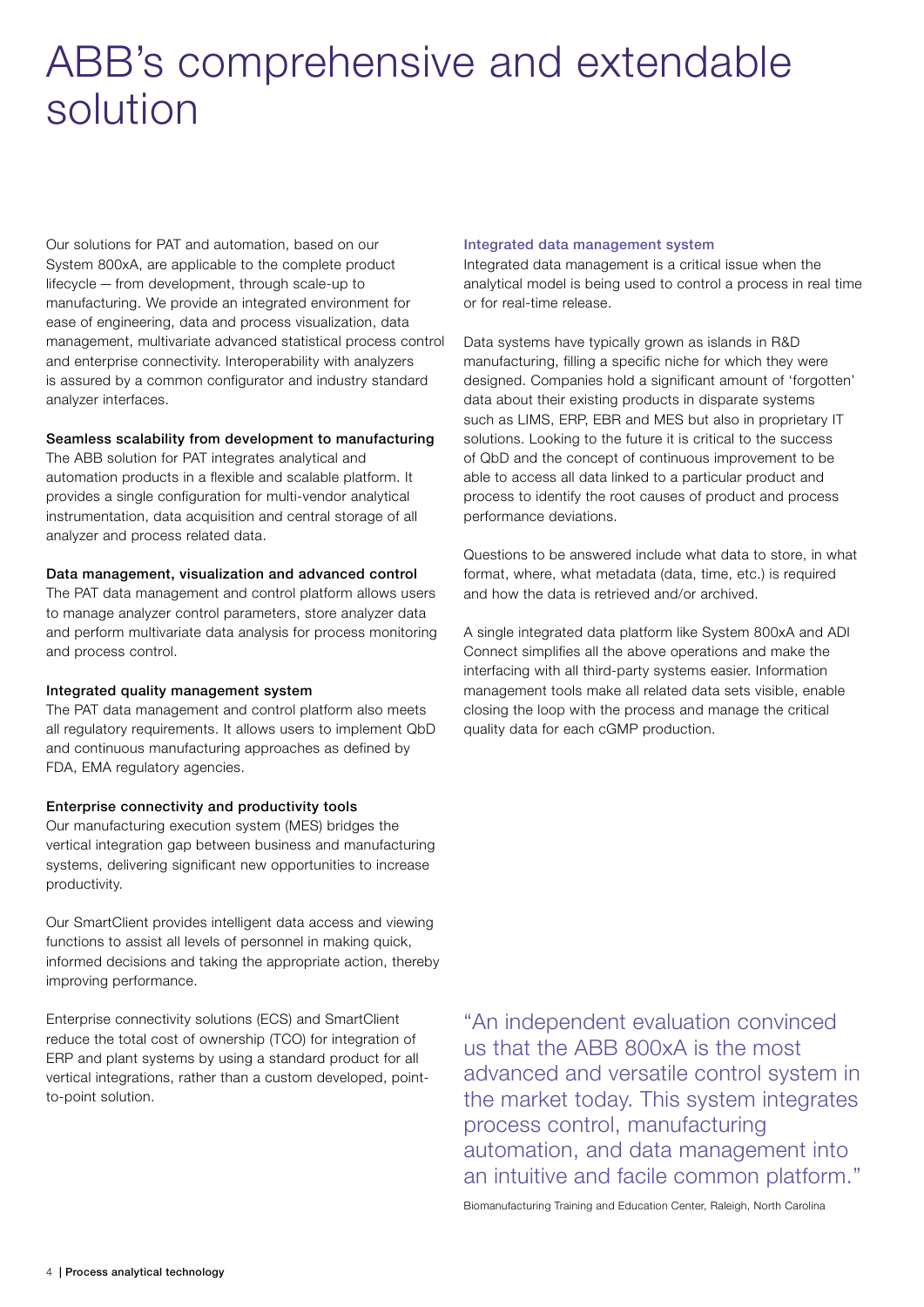#### Simple analytical integration

System 800xA features Analyzer Device Integration Connect (ADIc), a device interface that allows System 800xA to integrate with analyzers and chemometric predictors. ADIc also supports the integration of analyzers to manufacturing systems such as enterprise resource planning (ERP), manufacturing execution systems (MES) and production management systems.

Analytical integration brings extensive benefits. Vendorindependent analyzer & chemometric integration means that all your chosen devices can be managed through a single user-interface, thereby reducing deployment and training costs. The integration also simplifies the implementation of predictive models as analyzer and process data are combined seamlessly and the management and execution of methods is centralized.

Analytical integration also leads to a continuous improvement of analytical operations. There is a central, historical storage of all analytical, process and lab calibration data, and rich model data extraction will leverage your investment.

In addition there is full control and monitoring of analytical devices through conformance to OPC ADI, and the system can be expanded to meet your future needs.

#### System 800xA architecture

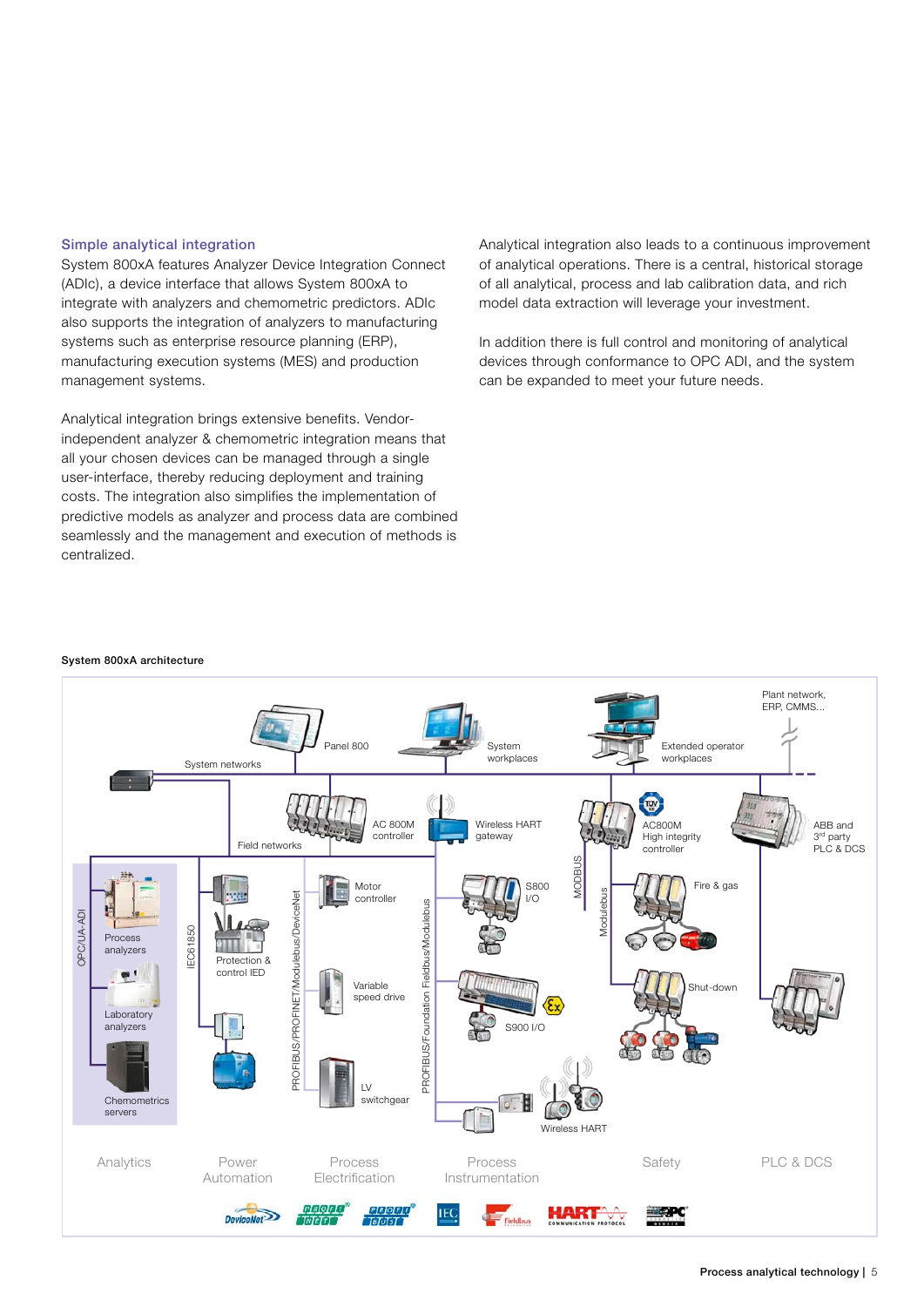### Know your process — measure it! Critical quality attributes (CQA)

The ability to measure is the key to ensuring product quality and performance. With ABB measuring what is happening in situ, you only need to focus on the final product. Our PAT solution helps you manage, interpret and act on the resulting data, turning it into actionable knowledge to enhance production and ultimately, the quality of your product.

#### Comprehensive analyzer coverage

We design, manufacture and market high performance, affordable FTIR and FTNIR spectrometers as well as turnkey analytical solutions and spectroradiometers for remote sensing. Our capabilities encompass one of the largest portfolios in the world for laboratory, at-line and process FTIR analyzers. They perform real-time analysis of the chemical composition and/or physical properties of a process sample stream.

We have over 50 years of multi-industry analyzer experience. Our analyzers are low drift for highly repeatable measurements and the excellent reproducibility allows calibration transfer between analyzers.

#### Industry standard analyzer interfaces

Analyzer integration for PAT presents a unique set of challenges. There is a large variety of analyzers, provided by multiple vendors, which provide many different types of critical data. The best way to accomplish the level of analyzer integration required for PAT is through broadly-adopted open standards.

We actively supported the adoption of the OPC Analyzer Device Integration (ADI) standard and have released ADI Connect product against the specification which leverages ADI standard and power of System 800xA.

We provide high level interfaces to analyzers to make acquisition parameters available through preconfigured solutions. Mathematical calculations are performed on data to generate value predictions. Results are trended locally; and alarms provided. All vector and scalar data is collected and can be published through a standard communication protocol.

| <b>Process applications</b> |
|-----------------------------|
| Raw Material ID             |
| Blending                    |
| Drying                      |
| Extrusion                   |
| Compression                 |
| Coating                     |
| Packaging                   |
| Fermentation                |
| Bioreaction                 |
| Crystallization             |
| Lyophilization              |
| Solvent Recovery            |
|                             |

| <b>Measurement capabilities</b> |
|---------------------------------|
| API concentration               |
| Content uniformity              |
| Confirm material ID             |
| Coating thickness               |
| Biomass measurement             |
| Impurity concentration          |
| Out gas monitoring              |
| Purity                          |
| Lubricant uniformity            |
| Moisture                        |
| Coating coverage                |
| Nutrient concentration          |
| Optical density                 |







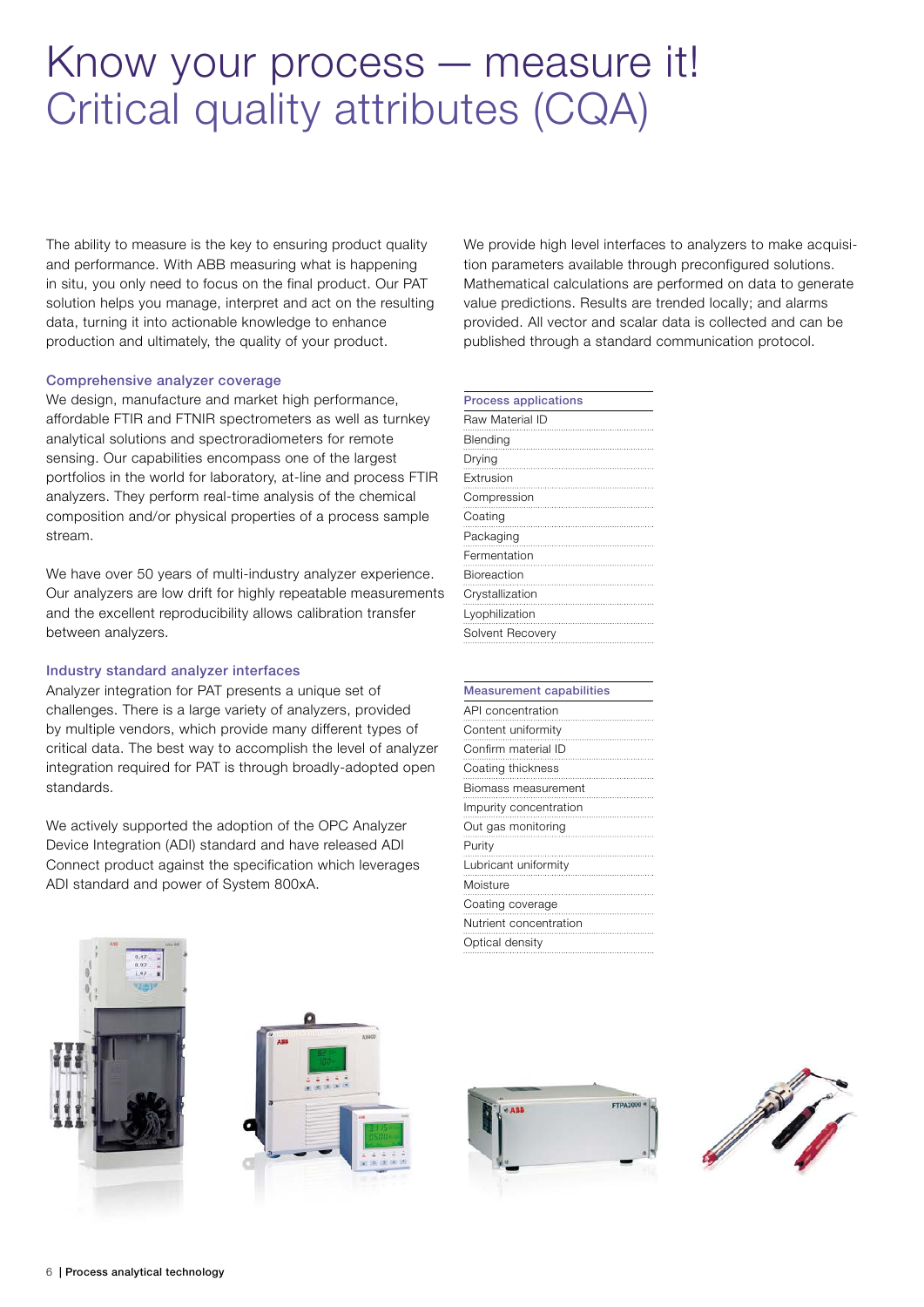# ABB — your partner

We will partner with you to identify key ROI areas based on our vast, multi-application experience. Working with you, we focus on the areas of highest payback first, and provide justification for change, including capital expenditures. We lower your lifecycle costs. As a single-source supplier, we make all your projects easier to manage. Our large R&D budget, resources and wealth of experience work to your advantage.

We work with you to reduce your time to market, decrease your production costs while increasing production flexibility, and to enable real-time product release. You benefit not only from our application knowledge but also from our regulatory validation expertise.

Our affordable, comprehensive and extendable solutions provide you with:

- Seamless scalability from development to manufacturing
- Data management, visualization and advanced control
- Industry standard analyzer interfaces
- Enterprise connectivity and productivity tools

As an ABB customer you profit from our global infrastructure that includes our 24x365 hotline support, our global logistics centers for spare parts and our local service and support centers around the world. Our support includes software maintenance as well as engineering, calibration and consultancy services.

"ABB's unique approach to PAT systems and solutions puts them in an excellent position to meet the future business and regulatory needs of this industry while driving down the total cost of ownership (TCO)."

ARC white paper: ABB Value Proposition for the Life Sciences Industry